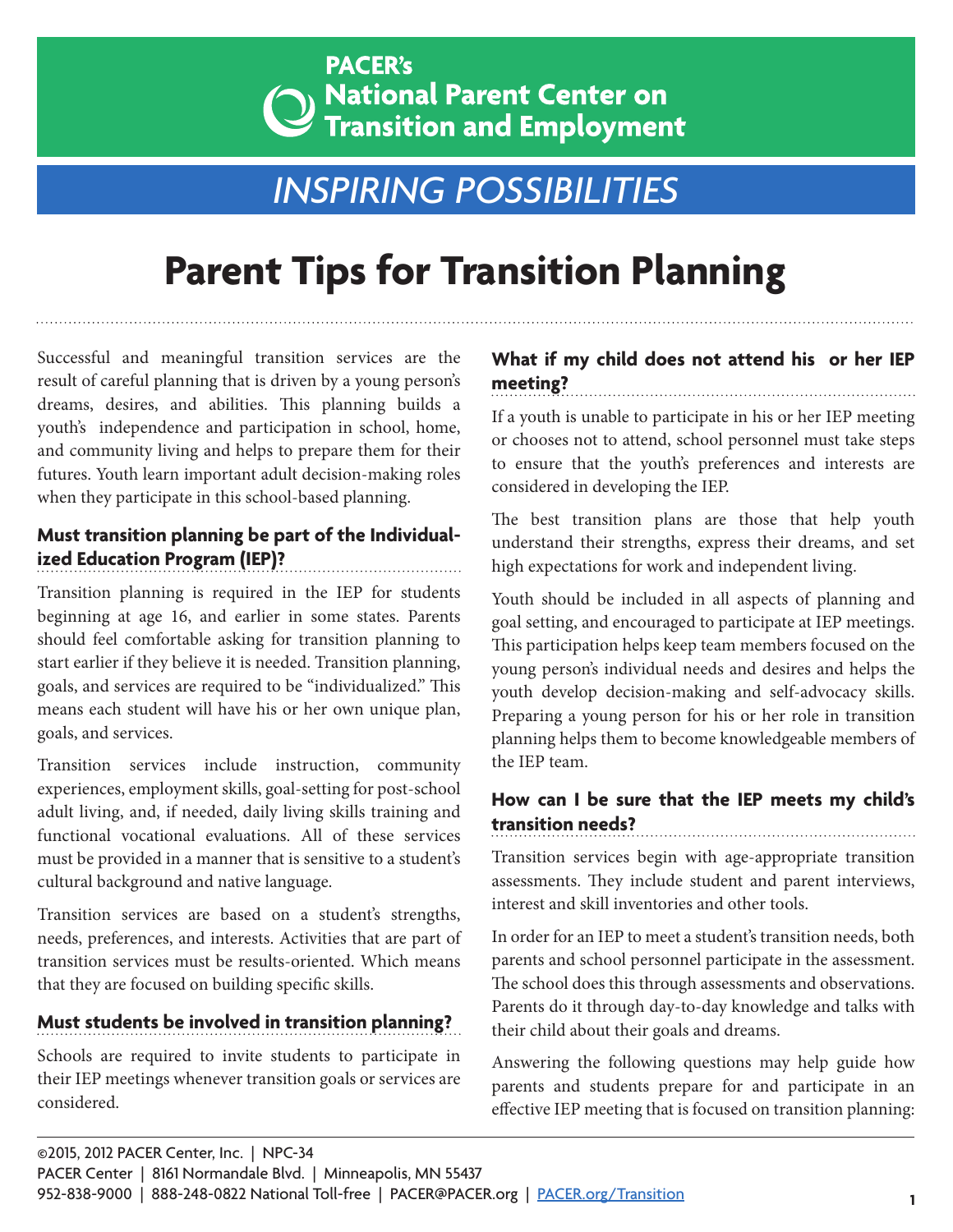- *What does the young person want to do with his or her life?* What are his or her dreams, aspirations, or goals? The youth's answers should be incorporated into all aspects of transition planning. If a young person is nonverbal or has difficulty communicating, parents can still use their knowledge of their child to be sure that transition planning and services reflect the youth's preferences and choices.
- *What are the young person's needs, abilities, and skills?*  Parents should be familiar with how much assistance their child needs or does not need to accomplish tasks.
- *What outcomes do the youth and parents want?* Parents and youth should bring suggestions to the transition planning meeting which might include the kind of services, actions, or planning they believe is needed to achieve desired goals in the transition section of the IEP.
- *Will the young person attend the transition IEP conference?* He or she will be invited and parents can help by encouraging them to attend. Together, parents and youth can prepare for the meeting. If the youth does not attend, parents may represent his or her desires and wishes.
- *How do young people develop self-advocacy skills?*  Parents and school staff should encourage selfadvocacy in young people. Staff should direct questions to the youth, even when it is the parents who may provide answers. It is important to encourage young people to have and state (by any means available to them) their own opinions. It is important for students to understand their disability and have the confidence to ask for the accommodations they may need.
- *What are the programs, services, accommodations, or modifications the young person wants or needs?* Parents and their youth need to think about and be clear on what they want or need. IEP team discussions address these topics, but often parents and young people have had conversations at home that will be useful in planning.
- *What kinds of accommodations will students need when they go on to higher education or employment?* Parents and youth need to consider what accommodations will be needed after high school and how the youth will obtain them.
- *Who will be responsible for what part of the transition plan in the IEP?* It is wise for parents and youth to know who is responsible for each transition goal. Each task should have a specific timeline that is included in the IEP.
- *Should the educational and transition programs emphasize practical or academic goals?* Does the young person need a combination of both? This will depend on the goals and hopes of each individual student.
- *What are the community-based training opportunities the school provides?* Parents and their child should decide how much to participate in those activities.

#### **Other Considerations**

- *If a student plans on going to college, is he or she taking the courses needed to meet college entrance requirements?*
- *When will the young person graduate? What kind of diploma option is the best choice?*
- *Are work experience classes appropriate to reach employment goals?* Research suggests that youth have more successful employment outcomes after high school if they have had hands-on, work-based learning experiences as students.
- *How could the educational and transition program be more integrated into the regular program?*
- *Who will attend the IEP meeting?* Parents and the youth should become familiar with the roles and functions of team members. They should also know what community agencies might be present (vocational rehabilitation, etc.). Parents may request that a specific community agency be invited to the IEP meeting if the youth is or may be using services from that agency. Becoming familiar with adult service systems or agencies now can be helpful in making future decisions. At times parents may want a family member, friend, or advocate to attend planning meetings with them for support or to take notes.

Parents and youth will want to review the daily school schedule for each quarter or semester. It is important to have information on all classes available so that youth can participate in selecting classes and the scheduling process.